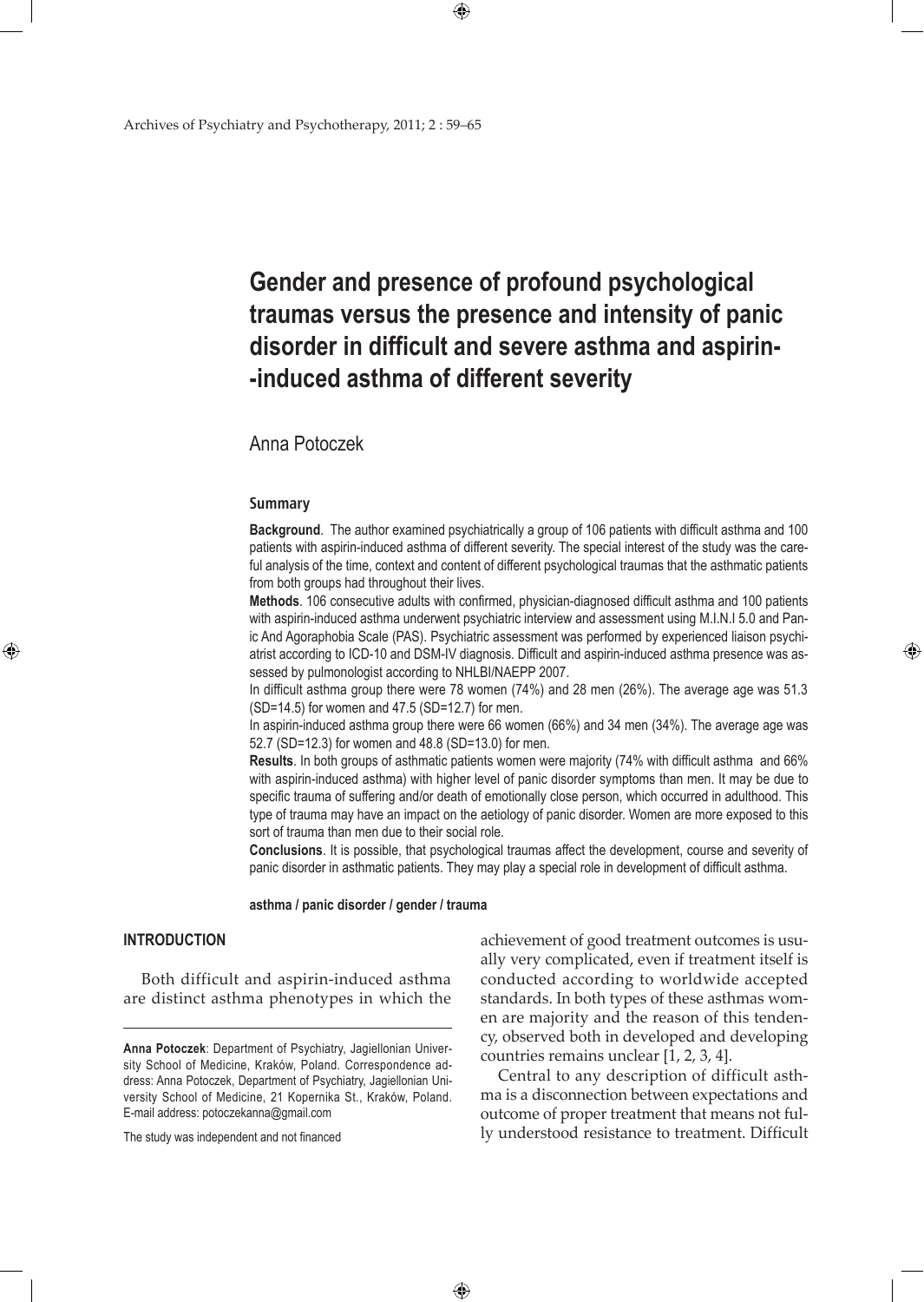⊕

⊕

asthma may be defined as being present in a patient with a confirmed diagnosis of asthma whose symptoms and/or lung function abnormalities are poorly controlled with treatment which experience suggests would usually be effective. This immediately begs the question of who confirmed the diagnosis, how the diagnosis was made, whether the symptoms and lung functions abnormalities are due to entirely to the diagnosis of asthma. But if so – and it is situation of the present study – such situation raise the question of co-existing problems. In pulmonology generally there is the tendency to underline the mood enhancing properties of oral steroids, but against this attitude internists themselves have important argument concerning the fact, that difficult asthma can occur in patients with objectively mild and moderate asthma, when oral corticosteroids are nor used. Nevertheless the most dramatic consequences of treatment resistance takes place in severe and nearfatal asthma [1, 2]. The present study cohort belongs to the last type of difficult asthma.

 Similar, but not so dangerous problems connected with achieving good asthma control are present in aspirin-induced asthma (AIA) which may occur in about 21% asthmatics when analyzed by aspirin challenge procedures [3]. Recently in Poland it's prevalence according to questionnaire study was estimated at 4.3% [4]. The characteristic symptoms of AIA natural course consist of: persistent rhinosinusitis followed by asthma and aspirin hypersensitivity. This last symptom is associated with increased asthma severity and more than half of patients with AIA require treatment with oral corticosteroids. Despite treatment with inhaled and oral corticosteroids 59% patients with AIA have very poorly controlled asthma and fulfil the general description of difficult asthma [5].

 Due to problems with achieving good asthma control, in recent years is increasing awareness of the association between the course, severity and problems in treatment and psychiatric and psychological problems [6, 7, 8, 9]. Historically, the main interest in this new field was comorbidity of asthma and depression [6] but it seems, that earlier and more important predictor of asthma severity and difficulties in treatment is panic disorder (PD) [7]. The growing interest within the research on asthma and PD is the life

course content, especially different types of traumas throughout the whole life, from childhood to late adulthood that may have the strong impact on development of anxiety symptoms including panic attacks. There is vast psychiatric literature on this subject, confirming, that similarly to asthma, also PD is much more common among women than in men [8, 9, 10, 11, 12, 13, 14, 15]. This worldwide fact is also not scientifically explained yet. Analyses of presence, course and outcome of PD in women and men show some special features that seem connected with gender, but may also be biased by culture. There is also an attempt to look for some analogies between PD and PTSD [16, 17, 18, 19, 20, 21, 22, 23, 24, 25], and especially asthma and PTSD [18] due to increasing evidence that panic attacks play a role in psychopathological response to trauma. Polish studies [26, 27, 28, 29] confirm the link between PD and traumatic events, especially through psychopathological response to specific trauma of suffering and/or death of emotionally close person, which occurred in adulthood. This type of trauma may have impact on the development of PD and further increase of severity of asthma and also difficulties in its treatment. Women are more exposed to this sort of trauma due to their social role.

⊕

## **GOALS OF THE STUDY**

This study investigated:

- 1. Presence of serious psychological traumas of childhood and specific traumas of adulthood (trauma of suffering or death of emotionally close person due to long-lasting and serious somatic disease) that occurred close in time to the beginning or worsening of severe and difficult asthma and aspirin-induced asthma of different severity in two cohorts of asthmatic patients.
- 2. Relationship between the presence and frequency of both types of traumas and gender of patients.
- 3. Correlation between presence of both types of traumas and also presence and intensity of PD symptoms in two different cohorts of asthmatic patients (difficult and severe and aspirin-induced of different severity).

Archives of Psychiatry and Psychotherapy, 2011; 2 : 59–65

 $\bigoplus$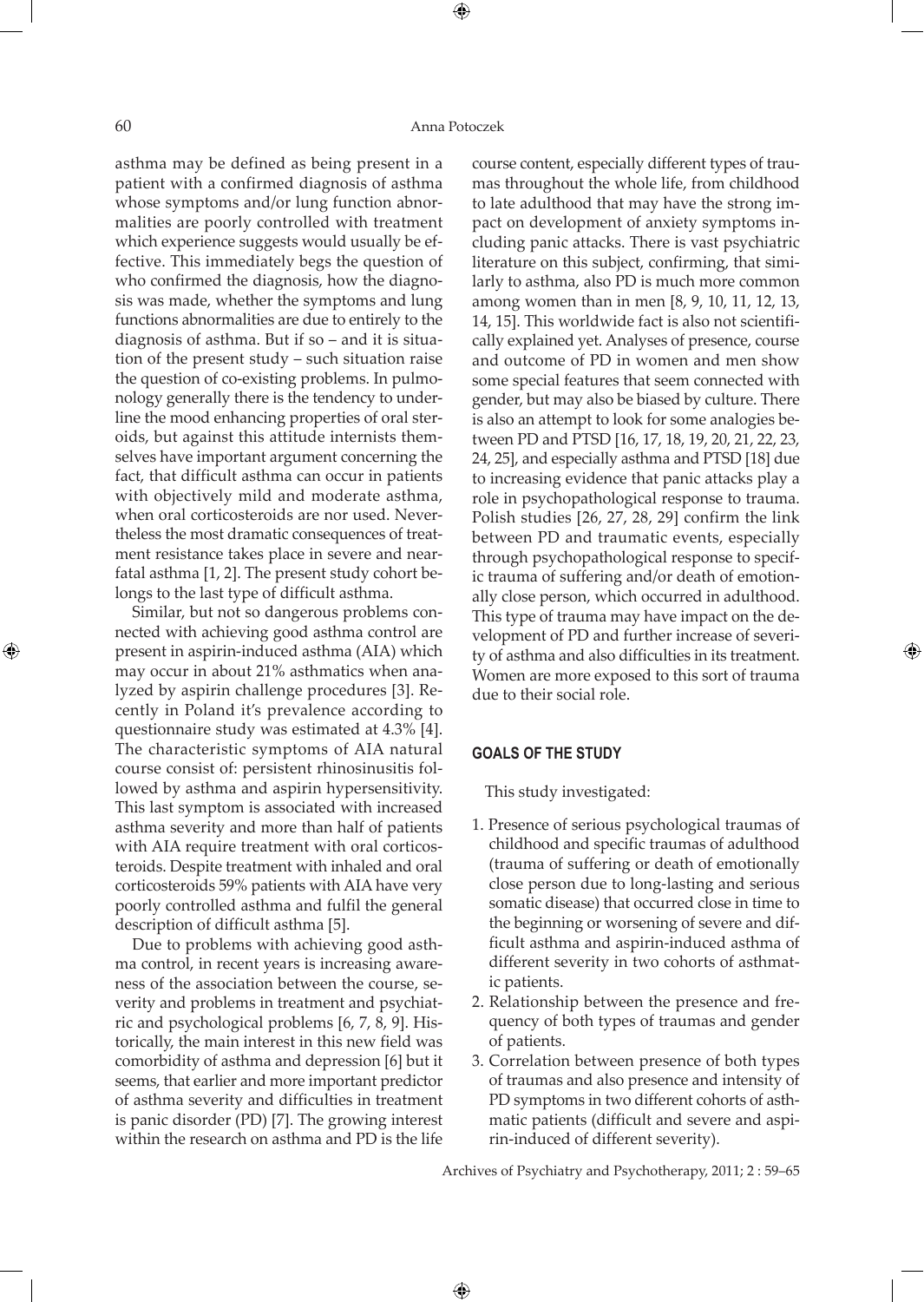Gender and presence of profound psychological traumas versus the presence and intensity of panic disorders in dificult and severe asthma and aspirin-induced asthma 61

⊕

 Criteria of trauma of childhood included: long-lasting psychological and physical abuse of the child, neglect, domestic violence, alcoholism in family, severely bad economic status (eg due to Second World War), loss of parent, violent divorce of parents.

 Criteria of trauma of adulthood included: to be engaged witness, taking care of severely ill or dying emotionally close person. The onset or worsening of asthma is very often close in time to such long-lasting sequence of events.

 Note! The description of specific trauma of adulthood **is not** consistent with A1 criteria of Posttraumatic Stress Disorder (PTSD), which states that "the person experienced, witnessed, or was confronted with event or events that involved actual or threatened death or serious injury, or a threat to the physical integrity of self or others". But at the same time is consistent with A2 criteria of PTSD: "the person's response involved intense fear, helplessness, or horror".

### **METHOD**

⊕

**Participants**: The cohort A comprised 100 adult patients with diagnosis of AIA who were assessed and treated in Department of Pulmonology Jagiellonian University Medical College. There were 66 women and 34 men. Mean age in this cohort was 51.7 years (SD=12.5), for women 52.5 years (SD=12.3), for men 48.8 years (SD=13.0).

 To the group with intermittent asthma pulmonologist included 20% of the cohort, to mild persistent asthma 21%, to moderate persistent asthma 30%, and to severe persistent asthma 29% of the cohort.

 The cohort B comprised 106 adult patients with diagnosis of severe and difficult asthma treated in the same place. There were 78 women and 28 men. Mean age for women was 51.3 years (SD=14.3) and for men 47.5 years (SD=12.7).

 The only inclusion criteria were diagnoses according to pulmonological classification NHL-BI/NAEPP 2007. No one of the patients refused the assessment.

**Measures**: Diagnosis of PD was obtained by MINI (Mini International Neuropsychiatric Interview, polish version 5.0.0) and Panic and Agoraphobia Scale (PAS).

*M.I.N.I* (Mini International Neuropsychiatric Interview). Authors: Sheehan D.V., Lecrubier Y. 1998. Polish version (5.0.0): Masiak M., Przychoda J. Departament of Psychiatry, Lublin, Poland. M.I.N.I is brief, fully structured interview designed to diagnose mental disorders according to Axis I DSM-IV [30].

*Panic and Agoraphobia Scal*e (PAS). Author: B. Bandelow, Department of Psychiatry of Goettingen, version 1999 [31]. It is a special instrument necessary for determining the severity of PD. The scale contains 13 questions (items) each with 5 possible answers (0-4). Five components have been taken into account: panic attacks, agoraphobic avoidance, anticipatory anxiety, disability and worries about health.

**Assessmen**t: 0-8: lack of symptoms; 9-18: mild symptoms; 19-39: moderate and severe symptoms; 40 or more: very severe symptoms.

Participants were also administered *the Life Inventory*, which is 100-item interview that possess questions about generic family, relations between it's members, economic status, important events from childhood, school, difficulties in adaptation to social environment, level of education, work, marital status, employment, history of panic attacks preceding PD onset, having children, diseases present in the family (this subject was very detailed, with questions about character of patient's duties). To the category of "trauma of adulthood" only most severe, long-lasting and engaging to patient diseases were included.

**Statistical analysis**: Student's t-test and chisquared test were used for bivariate analyses. Categorical variables were compared using chisquared test.

## **RESULTS**

 $\bigoplus$ 

1. In the group A (patients with aspirin-induced asthma) traumas during childhood were present in 12 patients and in the group B (patients with severe and difficult asthma) in 22 patients (Tab. 1). Traumas during adulthood (specific trauma of suffering and/or death of emotionally close one) were present in 38 patients from group A and in 86 patients from group B (Tab. 2). Especially the last types of traumas were statistically more common in the group B

Archives of Psychiatry and Psychotherapy, 2011; 2 : 59–65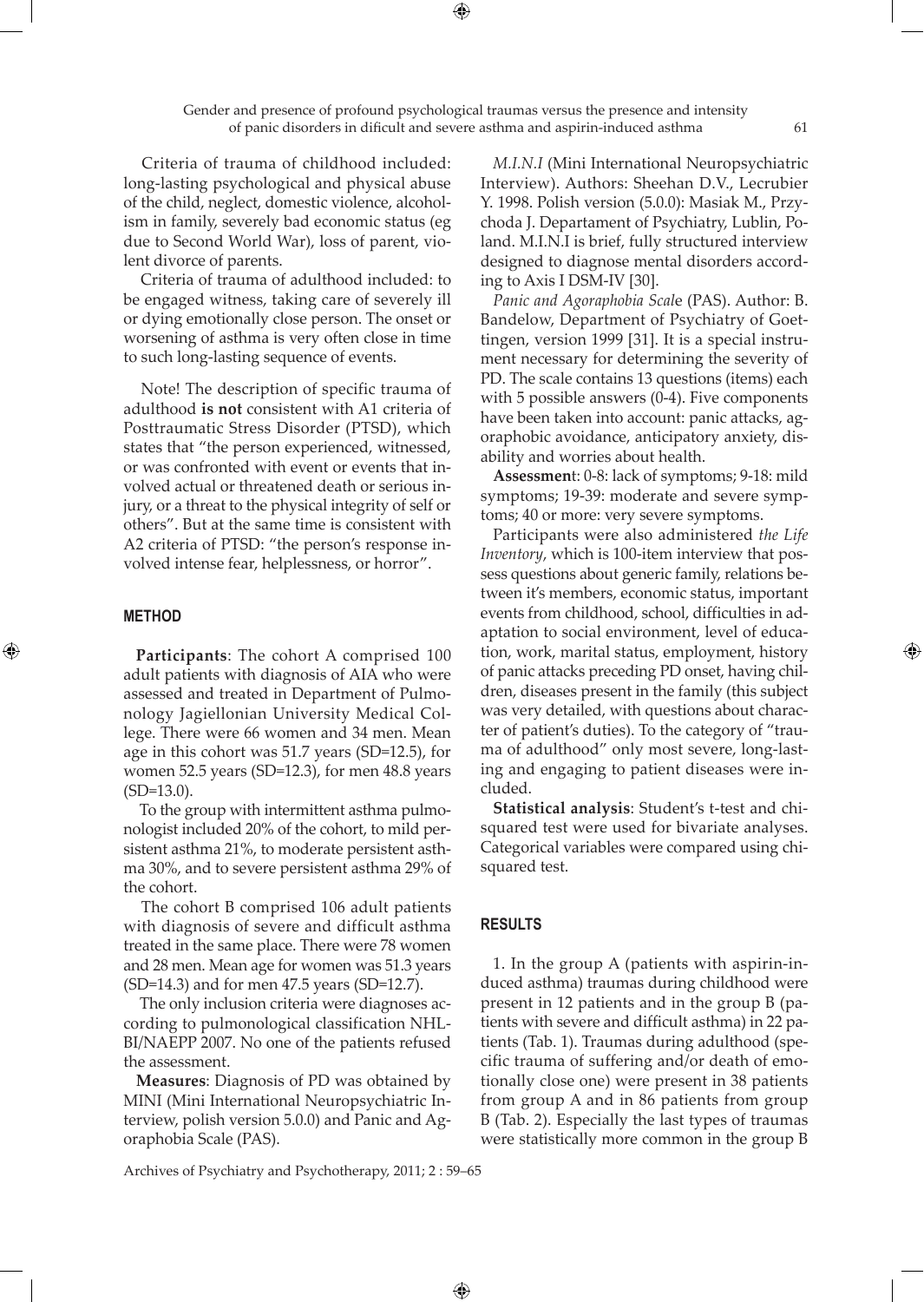$\bigoplus$ 

(p<0.001). Moreover both types of traumas were present much more frequently in women than in men (Tab. 1 and Tab. 2).

In the group B sequence of traumas (presence of both types of trauma) were found much more frequently than in the group A. At the same time lack of both types of traumas w in the group A was much more frequent than in the group B (Tab. 3).

| <b>Table 1.</b> Traumas during childhood |  |
|------------------------------------------|--|
|------------------------------------------|--|

| Trauma during childhood |                  |                      |  |  |
|-------------------------|------------------|----------------------|--|--|
|                         | Group A (n=100)  | Group B (n=106)      |  |  |
|                         | Aspirin-induced  | Severe and difficult |  |  |
|                         | asthma           | asthma               |  |  |
| Women                   |                  | 16                   |  |  |
| Men                     |                  |                      |  |  |
|                         | 12% in the group | 21% in the group     |  |  |

**Table 2**. Traumas during adulthood

| Trauma during adulthood |                                              |                                                   |  |  |
|-------------------------|----------------------------------------------|---------------------------------------------------|--|--|
|                         | Group A (n=100)<br>Aspirin-induced<br>asthma | Group B (n=106)<br>Severe and difficult<br>asthma |  |  |
| Women                   | 33                                           | 63                                                |  |  |
| Men                     | 5                                            | 23                                                |  |  |
|                         | 38% in the group                             | 81% in the group                                  |  |  |

**Table 3**. Frequency of both types of trauma in the group A and the group B, independently of gender.

|              |         | Traumas of adulthood |         |                                      |         |  |
|--------------|---------|----------------------|---------|--------------------------------------|---------|--|
|              |         |                      | Group A | Group B                              |         |  |
|              |         |                      |         | Aspirin induced Severe and difficult |         |  |
|              |         | asthma               |         | asthma                               |         |  |
|              |         | Present I<br>Lack    |         | Lack                                 | Present |  |
| Traumas      | Lack    | 58                   | 30      | 16                                   | 68      |  |
| of childhood | Present |                      |         |                                      | 18      |  |

2. In the group A the correlation between presence of traumas during childhood and intensity of PD symptoms was statistically significant (p=0.0003). In the group B statistical correlation seems to suggest, that intensity of PD symptoms is independent from traumas during childhood

3. As well as in the group A and in the group B there is statistical correlation between the presence of trauma during adulthood and intensity of PD (p<0.001) (Tab. 5 – *next page*).

## **DISCUSSION**

(Tab. 4).

 In both research groups (A: aspirin induced asthma and B: severe and difficult asthma) and also in subgroups of women and men, traumas in adulthood were present much more frequently than traumas in childhood (Tab. 1 and Tab. 2). The interesting result is also the tendency indicating that in both groups the presence of traumas of childhood seems to be connected with presence of traumas of adulthood (Tab. 3). It may not be just the accident, but the psychological consequence of sensitisation by sequence of traumas. Understanding the presence of traumas throughout the whole life and its relation to anxiety symptoms, especially PD, is essential in mapping the complicated aetiology of anxiety disorders [16, 17, 19]. Although stressful life events and also traumas do not always lead to anxiety disorders, people who have experienced such events and their sequence before the onset of anxiety disorders display generally lower global functioning and higher severity of anxiety symptoms. The study confirmed this wide-

**Table 4.** Intensity of PD symptoms (measured by PAS) and presence of traumas during childhood independently of gender

| Group A. Aspirin-induced asthma     | Intensity of PD symptoms |      |      |          |        |
|-------------------------------------|--------------------------|------|------|----------|--------|
|                                     |                          | Lack | Mild | Moderate | Severe |
| Traumas of childhood                | Lack                     | 55   |      | 23       |        |
|                                     | Present                  |      |      | 5        |        |
| Group B. Severe and difficult astma | Intensity of PD symptoms |      |      |          |        |
|                                     |                          | Lack | Mild | Moderate | Severe |
| Trauma of childhood                 | Lack                     | 21   |      | 43       | 13     |
|                                     | Present                  |      |      |          | 5      |

 $\bigoplus$ 

Archives of Psychiatry and Psychotherapy, 2011; 2 : 59–65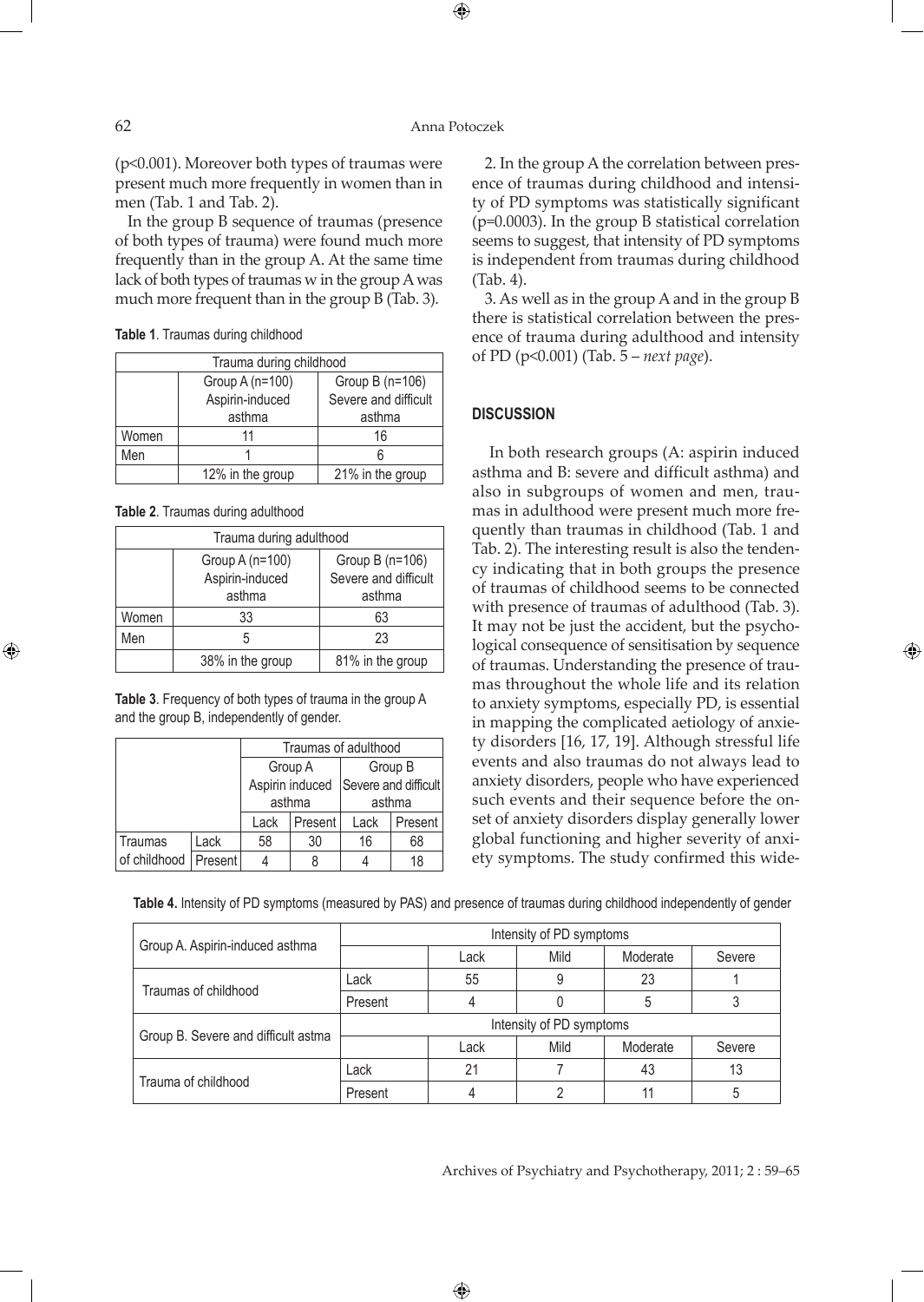⊕

Gender and presence of profound psychological traumas versus the presence and intensity of panic disorders in dificult and severe asthma and aspirin-induced asthma 63

|                                     | Intensity of PD symptoms |      |      |          |        |
|-------------------------------------|--------------------------|------|------|----------|--------|
| Group A. Aspirin induced asthma     |                          | Lack | Mild | Moderate | Severe |
| Traumas during adulthood            | Lack                     | 51   |      |          |        |
|                                     | Present                  |      |      | 22       |        |
| Group B. Severe and difficult astma | Intensity of PD symptoms |      |      |          |        |
|                                     |                          | Lack | Mild | Moderate | Severe |
| Trauma during adulthood             | Lack                     | 11   |      |          |        |
|                                     | Present                  | 14   |      | 45       | 18     |

**Table 5.** Intensity of PD symptoms (measured by PAS) and presence of traumas during adulthood independently of gender

ly known fact (Tab. 4 and Tab. 5). The life course approach has yet to make same impact on understanding not only psychiatric and psychological problems important in research of PD, but also its role in development of severe, difficult and near fatal asthma. Such approach is still rarely present in contemporary studies [7, 8, 9].

 It seems intuitive that traumatic events would have an effect on the presence of anxiety symptoms immediately after the event; however the results of the study seem to suggest that some traumatic events, such as those that occur in childhood are still associated with increased risk of PD many years later. That means that the effects of traumas during childhood can be longlasting, that has been proved in many different studies worldwide [16, 17, 18, 19, 20, 21, 22, 23, 24, 25]. Moreover, this study reveals that in both groups (A and B) in majority of patients without traumas in childhood PD symptoms were not present also. But when this type of traumas were present, PD moderate and severe symptoms were found twice more frequently in the group A (4 v 8 patients) and four times more frequently in the B group (4 v 16 patients) – Tab. 4.

⊕

 The impact of another type of traumas that occur in adulthood (long-lasting and immediate taking care of severely ill or dying emotionally close person) is still underestimated in research concerning both PD and its influence of its intensity on development of severe and especially difficult asthma, although Polish studies [26, 27, 28, 29] confirm such connection in different groups of patients (asthmatics, patient with COPD and pure PD). This study is the next one from this complex research.

 In the group A (Tab. 5) 51 patients without traumas of adulthood didn't have PD symptoms also. In the rest of 11 patients without this type of trauma symptoms of PD were mild and moderate, and severe symptoms were not present at all. But while this type of traumas was present only 8 patients didn't have PD symptoms, mild and moderate PD symptoms were present in 26 patients and severe PD symptoms in 4 patients.

 In the group B (Tab. 5) only 11 patients didn't have traumas of adulthood in their past and also didn't have PD symptoms at present. The rest of 9 patients without this type of trauma PD symptoms were of moderate intensity. But while this type of traumas was present, 63 (from 86 patients) suffered from moderate and severe PD symptoms.

 These results seem to suggest, that there is very strong statistical correlation between the presence of traumas of adulthood and intensity of PD symptoms. Due to the results of some studies [7, 8, 9] PD is one of important predictors of asthma severity – if so, there is also the link between presence of traumas of adulthood and severity of asthma and difficulties in its treatment.

 Women are more vulnerable to this type of trauma due to their social role. It may – to some extend – explain their majority in severe asthma population.

## **CONCLUSIONS**

 $\bigoplus$ 

- 1. In group B (severe and difficult asthma) both types of traumas were much more frequent than in the group A (aspirin-induced asthma).
- 2. There was statistical correlation between frequency of both types of traumas in both research groups. In the group B sequence of traumas (presence of both types of traumas) was much more frequent than in the group A.

Archives of Psychiatry and Psychotherapy, 2011; 2 : 59–65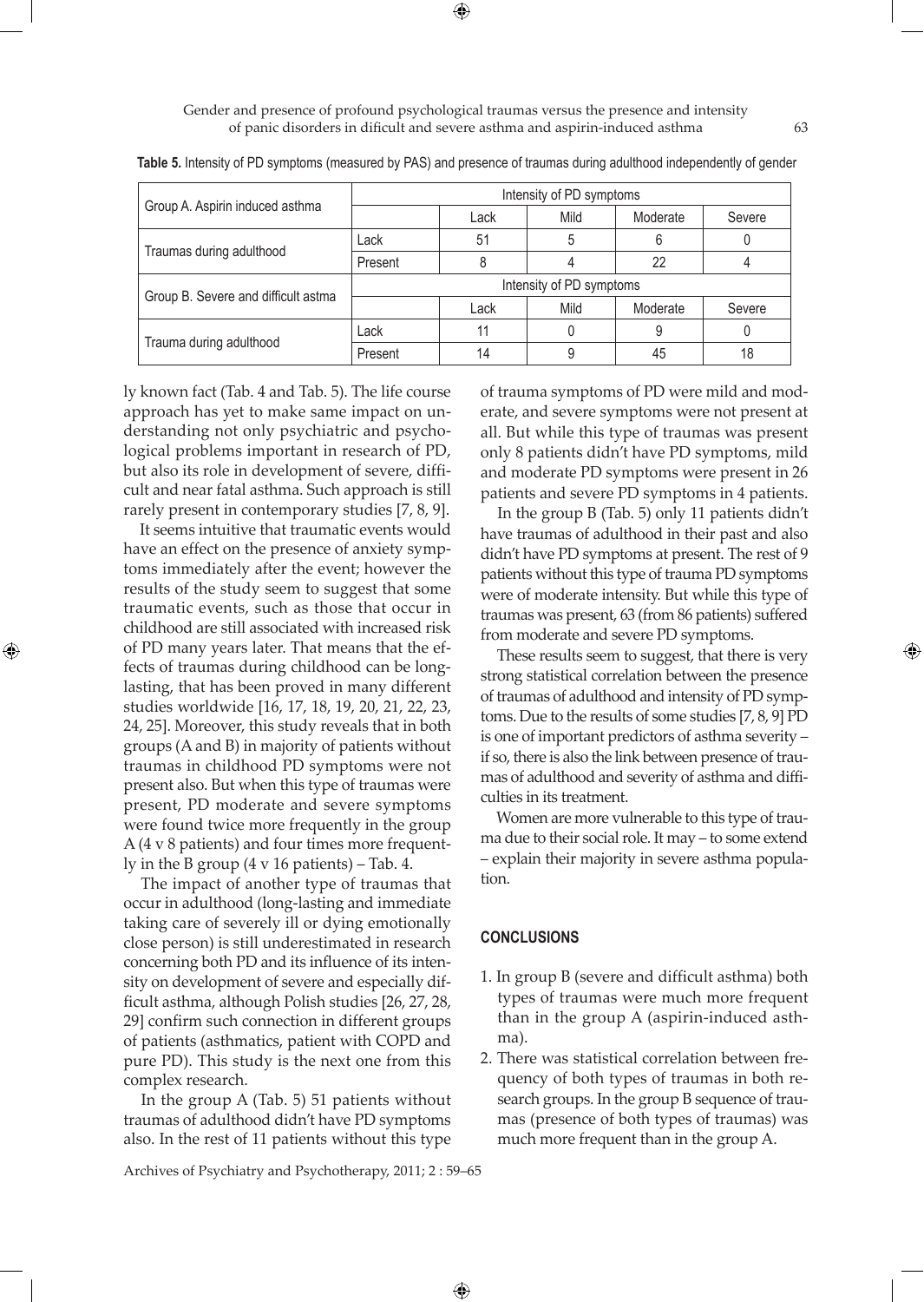#### 64 Anna Potoczek

 $\bigoplus$ 

3. Presence of one or two types of traumas revealed statistical correlation with intensity of PD symptoms in both research groups.

## **REFERENCES**

- 1. Holgate ST, Boushey HA, Fabbri LM. Difficult asthma. London: Martin Dunitz Ltd. The Livery House; 1999.
- 2. Harrison BD. Difficult asthma. Thorax. 2003; 58: 555–556.
- 3. Jenkins C, Costello J, Hodge L. Systematic review of prevalence of aspirin induced asthma and its implications for clinical practice. BMJ. 2004; 328(7437): 434.
- 4. Kasper L, Sladek K, Duplaga M, Bochenek G, Liebhart J, Gladysz U et al. Prevalence of asthma with aspirin hypersensitivity in the adult population of Poland. Allergy. 2003; 58(10): 1064–1066.
- 5. Bochenek G, Kuschill-Dziurda J, Dziurda D, Niżankowska-Mogilnicka E, Szczeklik A. Severity, control and treatment of aspirin-sensitive asthmatics (ASA). Eur Respir J. 2009.
- 6. Scott KM, Korff von M, Ormel J, Zhang M, Bruffaerts R, Alonso J, Kessler RC, Tachimori H, Karam E, Levinson D, Bromet EJ, Posada-Villa J, Gasquet I, Angermeyer MC, Borges G, Girolamo G, Herman A, Haro JM. Mental disorders among adults with asthma: results from the World Mental Health Survey. Gen Hosp Psych. 2007; 29: 123–133.
- 7. Schneider A, Loewe B, Meyer FJ, Biessecker K, Joos S, Szecsenyi J. Depression and panic disorder as predictors of health outcomes for patients with asthma in primary care. Respir Med. 2008; 102: 359–366.
- 8. Alvarez GG, FitzGerald JM. A systematic review of the psychological risk factors associated with near fatal asthma or fatal asthma. Respiration. 2007; 74: 228–236.
- 9. Halimi L, Vachier I, Varrin M, Godard P, Pithon G, Chanez P. Interference of psychological factors in difficult-to-control asthma. Respir Med. 2007; 101: 154–161.
- 10. Osman M. Therapeutic implications of sex differences in asthma and atopy. Arch Dis Child. 2003; 88: 587–590.
- 11. Gater R, Tansella M, Korten A, et al. Sex differences in the prevalence and detection of depressive and anxiety disorders in general health settings. Arch Gen Psychiat. 1998; 55: 405–413.
- 12. Yonkers KA, Zlotnick C, Allsworth J, Warshaw M, Shea T, Keller MB. Is the course of panic disorder the same in women and men? Am J Psychiat. 1998; 155: 596–602.
- 13. Weissman MM, Bland RC, Canino GJ et al. The crossnational epidemiology of panic disorder. Arch Gen Psychiat. 1999; 54: 305–309.
- 14. Eaton WW, Kessler RC, Wittchen HU, Magee WJ. Panic and panic disorder in the United States. Am J Psychiat. 1994; 151: 413–420.
- 15. Sheikh JI, Leskin GA, Klein DF. Gender differences in panic disorders: findings from the National Comorbidity Survey. Am J Psychiat. 2002; 159: 55–58.
- 16. Goodwin RD, Fergusson DM, Horwood LJ. Childhood abuse and familial violence and the risk of panic attacks and panic disorder in young adulthood. Psychol Med. 2005; 35: 881–890.
- 17. Albert U, Maina G, Bergesio C, Bogetto F. Nocturnal panic and recent life events. Depress Anxiety. 2005; 22: 52–58.
- 18. Goodwin RD, Fischer ME, Goldberg J. A twin study of posttraumatic stress disorder symptoms and asthma. Am J Respir Care Med. 2007; 176: 983–987.
- 19. Boscarino JA, Adams R. Peritraumatic panic attacks and health outcomes two years after psychological trauma: Implications for intervention and research. Psychiat Res. 2009; 15; 7(1-2): 139–150.
- 20. Sledjeski EM, Speisman B, Dierker LC. Does number of lifetime traumas explain the relationship between PTSD and chronic medical conditions? Answers from the national Comorbidity Survey-Replication (NCS-R). J Behav Med. 2008; 31(4): 341–349.
- 21. Ouimette P, Cronkite R, Henson BR, Prins A, Gima K, Moos RH. Posttraumatic stress disorder and health status among female and male medical patients. J Trauma Stress. 2004; 17: 1–9.

⊕

- 22. Bruce SE, Weisberg RB, Dolan RT, Machan JT, Kessler RC, Manchester G, Culpepper L, Meller MB. Trauma and Posttraumatic Stress Disorder in Primary Care Patients. Primary Care Companion. J Clin Psychiat. 2001; 3: 211–217.
- 23. Kessler RC, Sonnega A, Bromet E. Posttraumatic stress disorder in the National Comorbidity Survey. Arch Gen Psychiat. 1995; 52: 1048–1060.
- 24. Kessler RC, Wai Tat Chiu, Demler O, Walters E. Prevalence, severity and comorbidity of 12-month DSM-IV disorders in the National Comorbidity Survey Replication. Arch Gen Psychiat. 2005; 62: 617–627.
- 25. Zlotnick C, Johnson J, Kohn R, Vicente B, Rioseco P, Saldivia S. Childhood trauma, trauma in adulthood and psychiatric diagnoses: results from a community sample. Compr Psychiat. 2008; 49: 163–169.
- 26. Potoczek A. Zespół lęku napadowego a trauma choroby i śmierci. Psychoterapia. 2003; 2(125): 48–56.
- 27. Potoczek A, Niżankowska-Mogilnicka E, Bochenek G, Szczeklik A. Astma ciężka i płeć chorych a obecność doznanych urazów psychicznych. Psychiatr Pol. 2006; XL(6): 1081–1096.
- 28. Potoczek A, Niżankowska-Mogilnicka E, Bochenek G, Szczeklik A. Ciężka POCHP i płeć chorych a obecność doznanych urazów psychicznych. Psychiatr Pol. 2008, XLII(5): 719–730.

Archives of Psychiatry and Psychotherapy, 2011; 2 : 59–65

 $\bigoplus$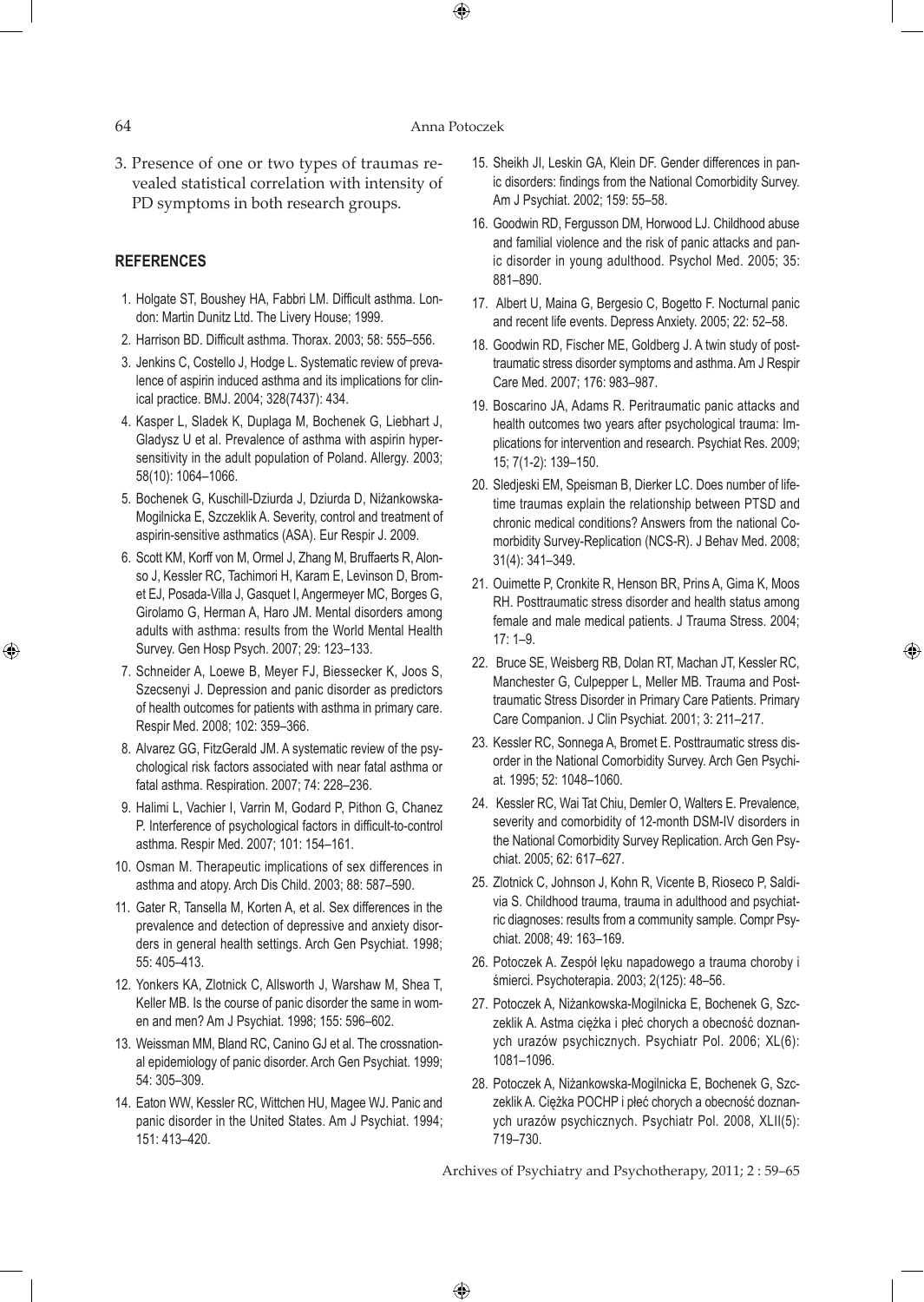Gender and presence of profound psychological traumas versus the presence and intensity of panic disorders in dificult and severe asthma and aspirin-induced asthma 65

 $\bigoplus$ 

- 29. Potoczek A. Zespół lęku napadowego i płeć chorych a obecność doznanych urazów psychicznych. Psychiatr Pol. 2009; XLIII(5): 571–580.
- 30. M.I.N.I.5.0.0 Polish Version (DSM-IV) Lecrubier Y, Weiller E, Hergueta I, Amorim P, Bonora LI, Lepine JP. Inserm-Paris; France. Sheehan D, Janavs J, Baker R, Sheehan KH, Knapp E, Sheehan M. University of South Florida-TAMPA; USA;

 $\bigoplus$ 

1998. Polish translation: Masiak M, Przychoda J. Katedra i Klinika Psychiatrii Akademii Medycznej w Lublinie; Poland.

31. Bandelow B. Panic and Agoraphobia Scale (PAS). Seattle, Toronto, Bern, Goettingen: Hogrefe and Huber Publishers; 1999.

Archives of Psychiatry and Psychotherapy, 2011; 2 : 59–65

 $\bigoplus$